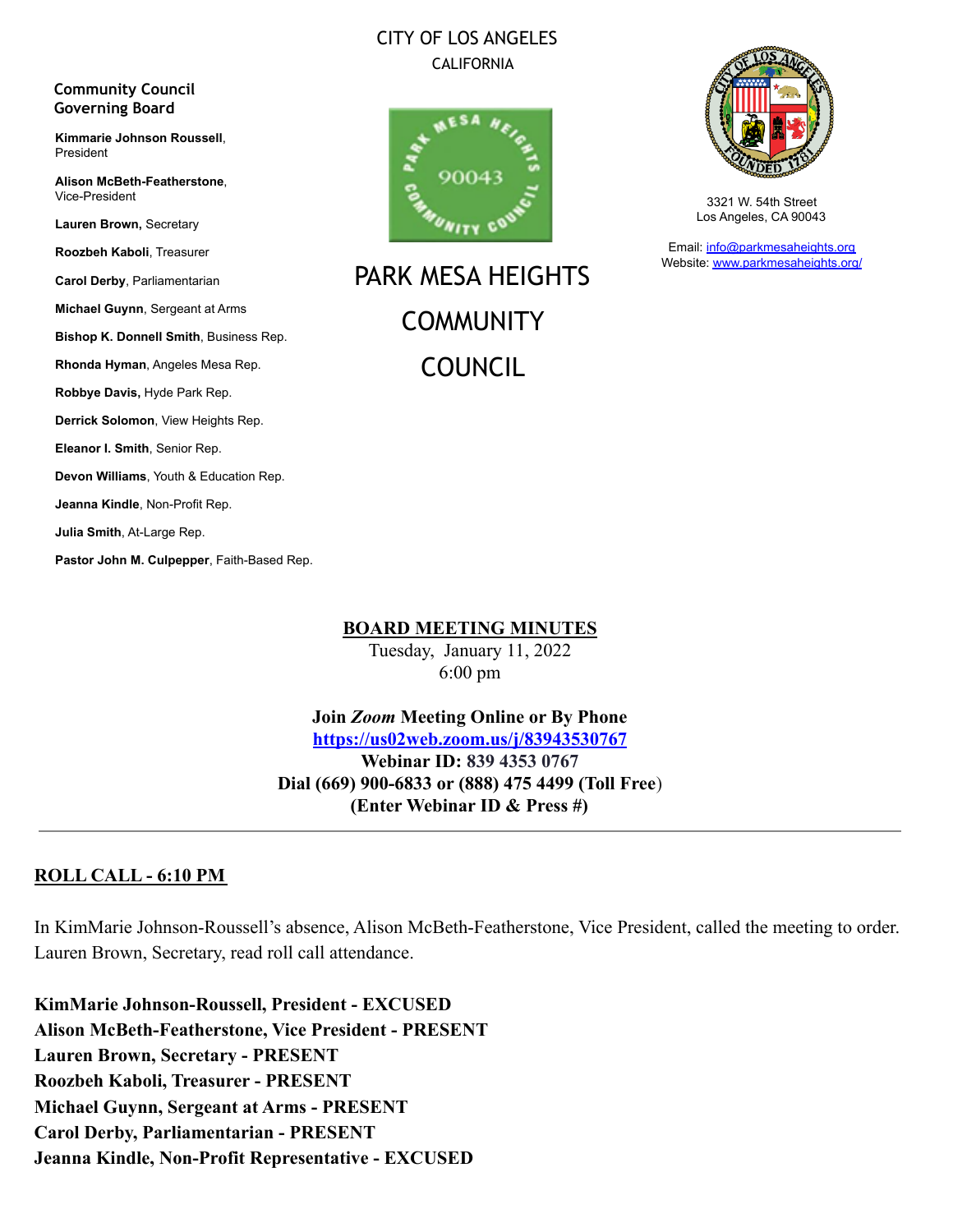**Kevin Smith, Business Representative - ABSENT Julia Smith, At Large Representative - PRESENT Eleanor Smith, Senior Representative - PRESENT Robbye Davis, Hyde Park Resident Representative - PRESENT Rhonda Hyman, Angeles Mesa Representative - PRESENT Devon Williams, Youth Education Representative - PRESENT**

## **JASON FOSTER, COO of DESTINATION CRENSHAW - 6:14 PM**

To help ensure equitable development and so that he can best advocate for the community, Mr. Foster requested to schedule a meeting within the next two weeks with the board to better understand what the community needs and wants with respect to development in the area.

Mr. Foster provided his contact information: [jason@destinationcrenshaw.la](mailto:jason@destinationcrenshaw.la) 323-678-4917

*Next Step: Alison McBeth-Featherstone will organize a Special Meeting the last week of January.*

## **Action Item # 1 - 6:20PM**

**Motion by Lauren Brown, Secretary. to accept the minutes from the Special Meeting on January 4th. Seconded by Allison McBeth-Featherstone.**

**Alison McBeth-Featherstone, Vice President -YES Lauren Brown, Secretary - YES Roozbeh Kaboli, Treasurer - YES Michael Guynn, Sergeant at Arms - YES Carol Derby, Parliamentarian - YES Julia Smith, At Large Representative - YES Eleanor Smith, Senior Representative - YES Robbye Davis, Hyde Park Resident Representative - ABSTAIN Rhonda Hyman, Angeles Mesa Representative - YES Devon Williams, Youth Education Representative - YES**

**Motion passed (9 yes, 0 no, 1 abstain)**

#### **UPDATE FROM CONGRESSWOMAN KAREN BASS' OFFICE - 6:23 PM**

Allen Moret, representative from Congresswoman Karen Bass' office and the 37th district, provided an update:

- Covered California open enrollment closes at the end of January
- New money from American Rescue Plan is available
- Greater Los Angeles Homeless Count is in need of volunteers
- Updates on the child tax credit can be found at Bass.house.gov
- Contact: [allen.moret@mail.house.gov](mailto:allen.moret@mail.house.gov)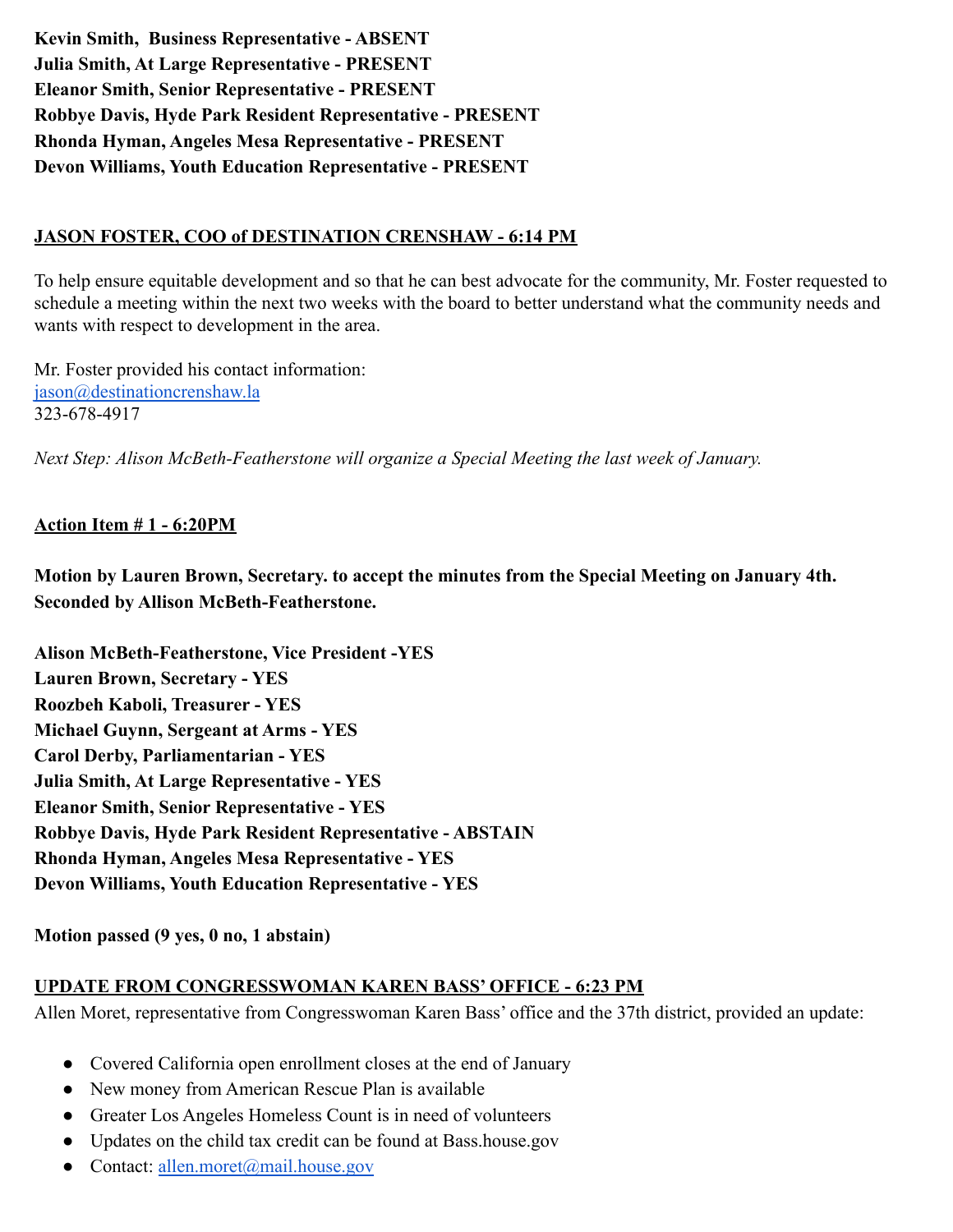## **Action Item #2 - 6:32 PM**

**Motion by Lauren Brown, Secretary, to accept the minutes from the General Meeting on January 8th. Seconded by Allison McBeth-Featherstone.**

**Alison McBeth-Featherstone, Vice President -YES Lauren Brown, Secretary - YES Roozbeh Kaboli, Treasurer - YES Michael Guynn, Sergeant at Arms - YES Carol Derby, Parliamentarian - YES Julia Smith, At Large Representative - YES Eleanor Smith, Senior Representative - ABSTAIN Robbye Davis, Hyde Park Resident Representative - YES Rhonda Hyman, Angeles Mesa Representative - YES Devon Williams, Youth Education Representative - ABSTAIN**

**Motion passed (8 yes, 0 no, 2 abstain)**

# **TREASURER REPORT - 6:35 PM**

Roozbeh Kaboli, Treasurer, provided an update.

- Total expenditures for December \$1,064.00
	- Included storage facility paid two months in advance and cost to secure P.O. box for a year
- Neighborhood Purpose Grant review for Crenshaw Entrepreneurial Academy (CEA)
	- It appears that the goal of the organization is to be become an approved charter school
	- CEA has been denied by LAUSD and LACOE multiple times
	- There is a lack of transparency and specificity (no detailed budget) as to how exactly the grant monies will be used.
- Outreach discussion
	- Lauren Brown emphasized the need for a strategic plan outlining PMHCC goals for the year. It was suggested that the board begin by reviewing the previous strategic plan.
	- The board agreed that outreach is necessary and timing is of the essence
	- In the absence of an Outreach Committee Chair, Lauren Brown offered to create a shared document and circulate it to the board to collect ideas on outreach efforts/initiatives.

## **Action Item #3**

**Motion by Roozbeh Kaboli, Treasurer, to approve MERs for December 2021. Seconded by Rhonda Hyman.**

**Alison McBeth-Featherstone, Vice President -YES Lauren Brown, Secretary - INELIGIBLE Roozbeh Kaboli, Treasurer - YES Michael Guynn, Sergeant at Arms - YES**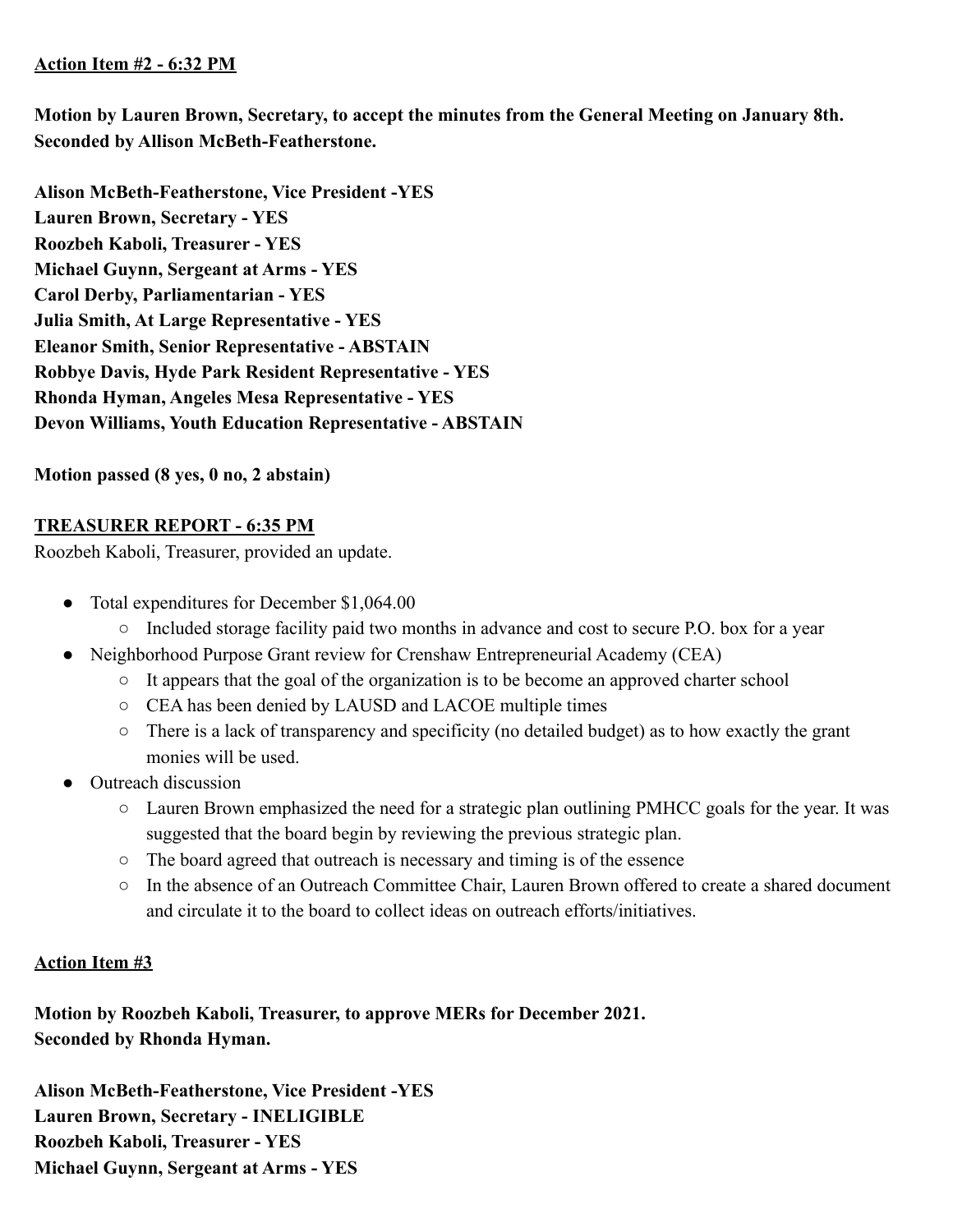**Carol Derby, Parliamentarian - YES Julia Smith, At Large Representative - YES Eleanor Smith, Senior Representative - YES Robbye Davis, Hyde Park Resident Representative - YES Rhonda Hyman, Angeles Mesa Representative - YES Devon Williams, Youth Education Representative - YES**

**Motion passed (9 yes, 0 no, 0 abstain, 1 ineligible)**

#### **Action Item #4**

**Motion by Roozbeh Kaboli, Treasurer, to vote to use the vendor Adeptness Enterprises to remove the sign from the old office for \$750.00. Seconded by Allison McBeth Featherstone.**

**Alison McBeth-Featherstone, Vice President -YES Lauren Brown, Secretary - INELIGIBLE Roozbeh Kaboli, Treasurer - YES Michael Guynn, Sergeant at Arms - YES Carol Derby, Parliamentarian - YES Julia Smith, At Large Representative - YES Eleanor Smith, Senior Representative - YES Robbye Davis, Hyde Park Resident Representative - YES Rhonda Hyman, Angeles Mesa Representative - YES Devon Williams, Youth Education Representative - YES**

**Motion passed (9 yes, 0 no, 0 abstain, 1 ineligible)**

#### **Action Item #5**

**Motion by Roozbeh to reject the Crenshaw Entrepreneurial Academy purpose grant application. Seconded by Rhonda Hyman.**

**Alison McBeth-Featherstone, Vice President -YES Lauren Brown, Secretary - INELIGIBLE Roozbeh Kaboli, Treasurer - YES Michael Guynn, Sergeant at Arms - YES Carol Derby, Parliamentarian - YES Julia Smith, At Large Representative - YES Eleanor Smith, Senior Representative - YES Robbye Davis, Hyde Park Resident Representative - YES Rhonda Hyman, Angeles Mesa Representative - YES Devon Williams, Youth Education Representative - YES Motion passed (9 yes, 0 no, 0 abstain, 1 ineligible)**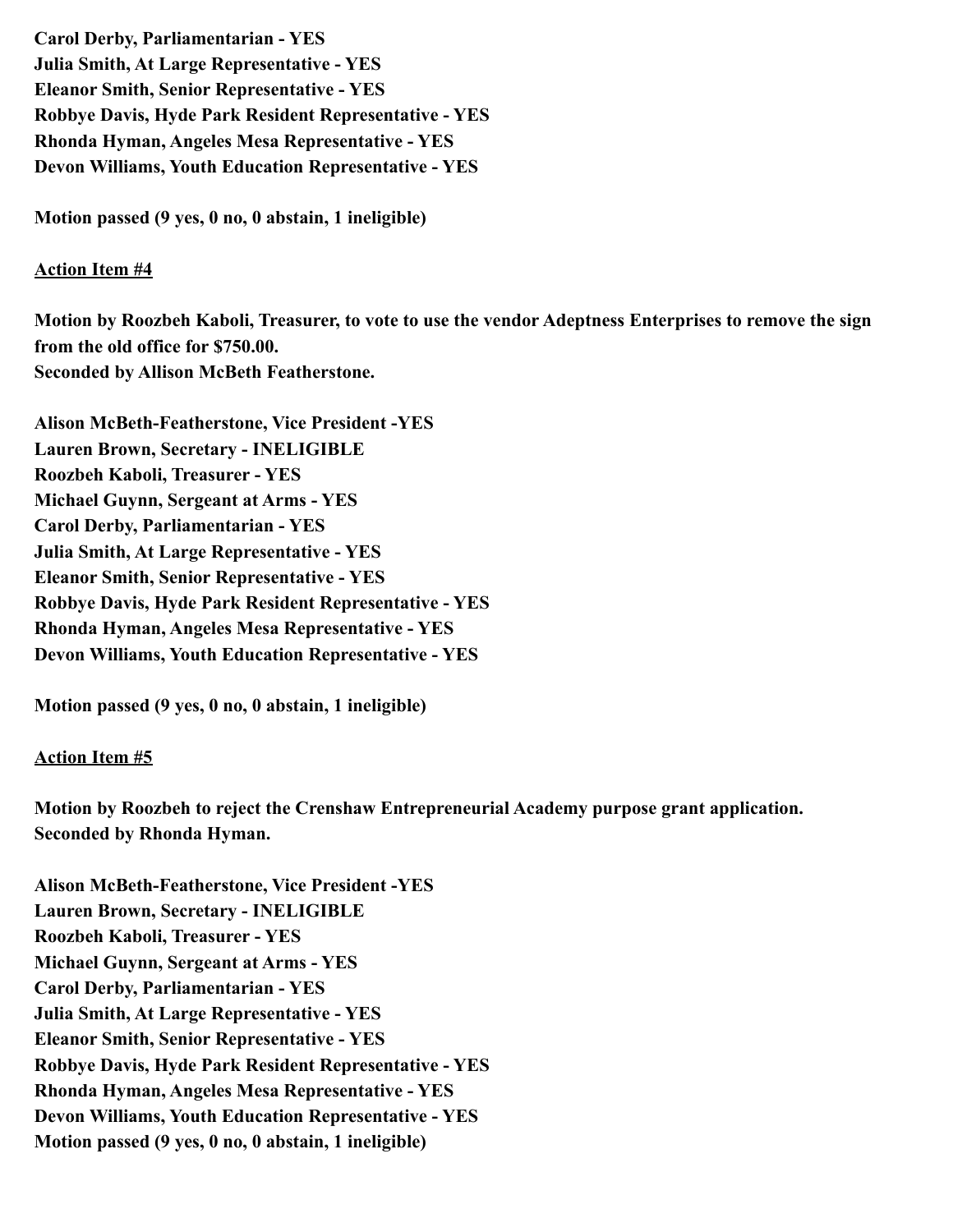*Members of the board acknowledged that it's crucial to find ways to support these types of initiatives and asked that it be made clear to the applicant that this rejection does not mean 'no' indefinitely. The applicant should be encouraged to follow the roadmap that LAUSD and LACOE provided, make necessary provisions and reapply for the NPG.*

# **Action Item #6**

**Motion by Roozbeh Kaboli, Treasurer, to approve a business card expense no more than \$800 with a vendor in the Park Mesa Heights area. Seconded by Alison McBeth-Featherstone.**

**Alison McBeth-Featherstone, Vice President -YES Lauren Brown, Secretary - INELIGIBLE Roozbeh Kaboli, Treasurer - YES Michael Guynn, Sergeant at Arms - YES Carol Derby, Parliamentarian - YES Julia Smith, At Large Representative - YES Eleanor Smith, Senior Representative - YES Robbye Davis, Hyde Park Resident Representative - YES Rhonda Hyman, Angeles Mesa Representative - YES Devon Williams, Youth Education Representative - YES**

**Motion passed (9 yes, 0 no, 0 abstain, 1 ineligible)**

# **THOMAS SOONG, EMPOWR LA - 7:10 PM**

Thomas is responsible for supporting Neighborhood Council Boards and provided an update:

- New Neighborhood Empowerment Advocates (NEA) have been added. By February or March will we have a new NEA.
- His office can help support outreach & engagement
- Encouraged the council to get their trainings up to date
- Encouraged the council to review the Digital Media Policy which can be found in the monthly profile

# **BYLAW COMMITTEE - 7:30 PM**

Dale Stieber, Bylaw Committee Chair, as a follow up from the 12/27 meeting, is seeking to resolve one issue. Block clubs are not in the purview of the council to form, this is an initiative led by LAPD.

# **Action Item #7**

**Motion by Lauren Brown, Secretary, to delete the bullet point 'Assist in the forming and maintenance of block clubs' under the Resident Representative in the Bylaws. Seconded by Rhonda Hyman.**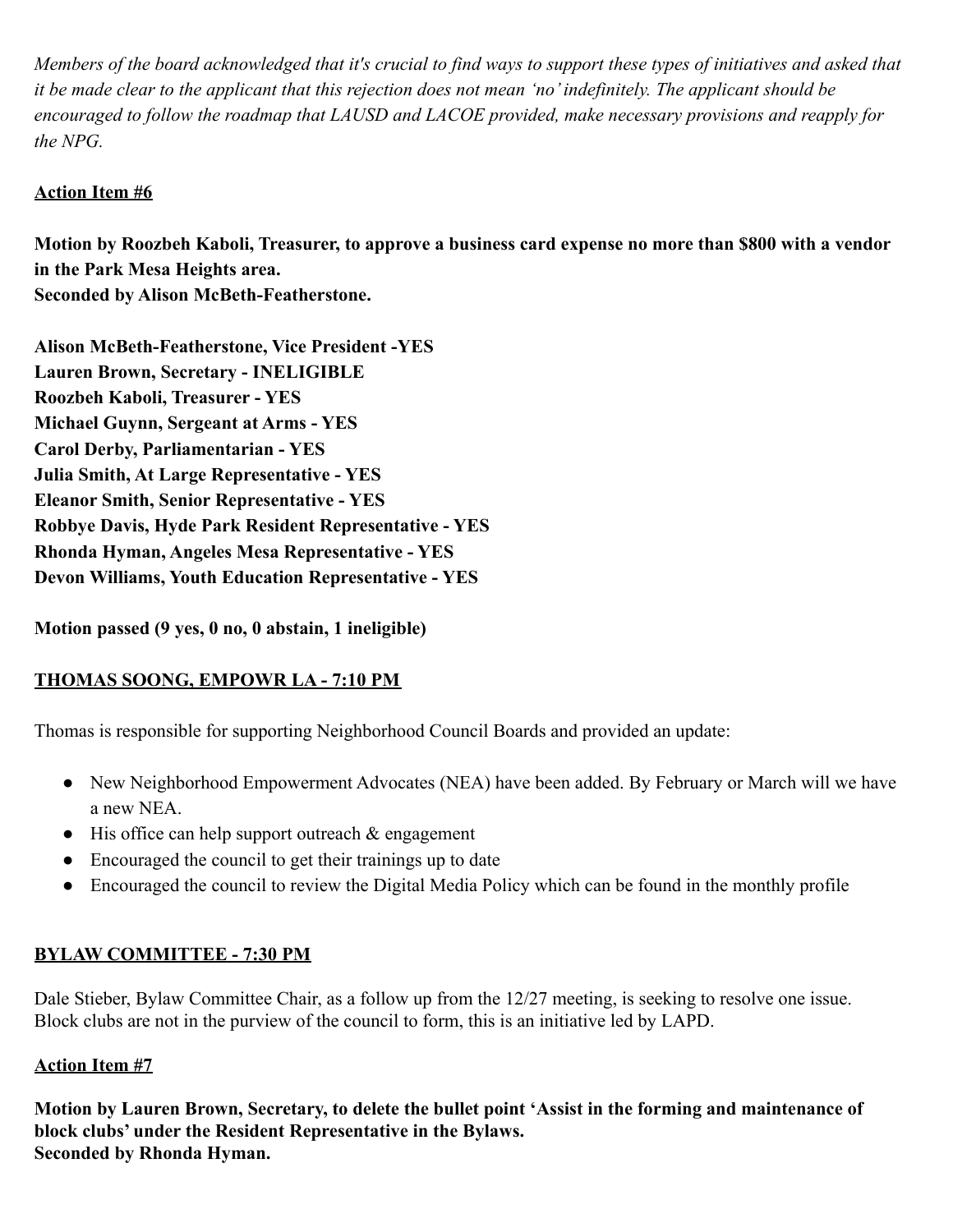**Alison McBeth-Featherstone, Vice President - YES Lauren Brown, Secretary - YES Roozbeh Kaboli, Treasurer - YES Carol Derby, Parliamentarian - YES Julia Smith, At Large Representative - YES Eleanor Smith, Senior Representative - YES Robbye Davis, Hyde Park Resident Representative - YES Rhonda Hyman, Angeles Mesa Representative - YES Devon Williams, Youth Education Representative - YES**

**Motion passed (9 yes, 0 no, 0 abstain)**

## **PRESENTATION(S): - 7:54 PM**

Project 43, a local non-profit organization, requested a letter of support from the board and asked for the board to acknowledge that it is aware of and supports the services Project 43 provides to the community.

On February 25, 2022, Project 43 will host a Black History Music Festival to be hosted outdoors at the Project 43 Center to help local aspiring artists that have suffered during the pandemic.

Purpose of the letter is for a grant from the National Endowment for the Arts (400 7th Street SW, Washington DC, 20506). Letter is needed by next Thursday, January 20, 2022.

- $\bullet$  [challengeamerica@arts.gov](mailto:challengeamerica@arts.gov)
- 202-682-5700

## **Action Item #8**

**Motion by Lauren Brown, Secretary, to approve Project 43's request for a letter of support. Seconded by Rhonda Hyman.**

**Alison McBeth-Featherstone, Vice President - ABSTAIN Lauren Brown, Secretary - YES Roozbeh Kaboli, Treasurer - YES Carol Derby, Parliamentarian -YES Julia Smith, At Large Representative - ABSTAIN Eleanor Smith, Senior Representative - YES Robbye Davis, Hyde Park Resident Representative - YES Rhonda Hyman, Angeles Mesa Representative - YES Devon Williams, Youth Education Representative - YES**

**Motion passed (7 yes, 0 no, 2 abstain)**

## **GENERAL PUBLIC COMMENTS**

Chandra Mosely reminder that she has Neighborhood Voices petitions.

Paris shared that the Foot Locker grand opening has been postponed to Feb. 16 - 20 due to COVID.